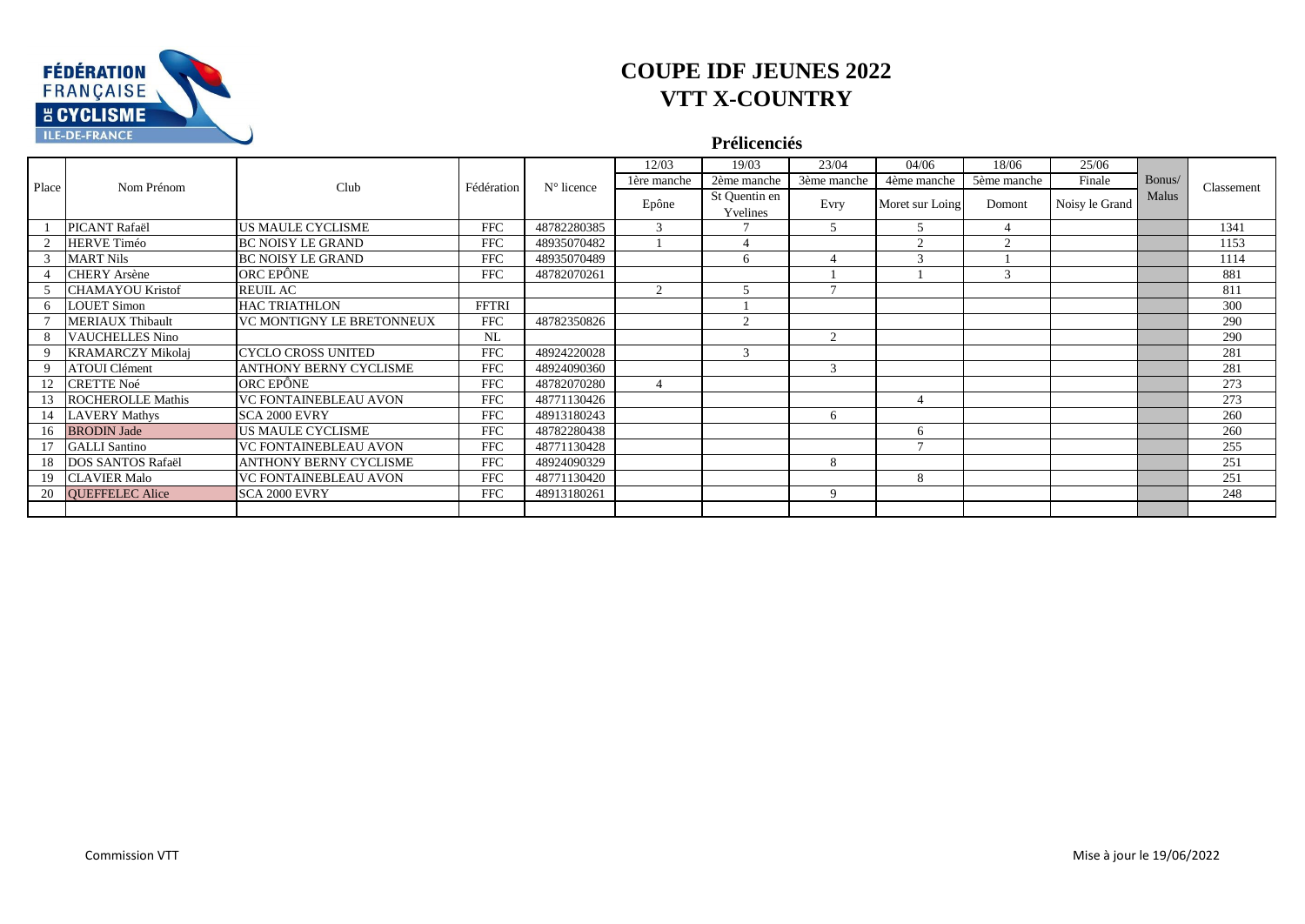

**Poussins**

|                 |                                   |                                |                         |              | 12/03          | 19/03           | 23/04          | 04/06                    | 18/06           | 25/06                     |        |            |
|-----------------|-----------------------------------|--------------------------------|-------------------------|--------------|----------------|-----------------|----------------|--------------------------|-----------------|---------------------------|--------|------------|
|                 |                                   |                                |                         |              | 1ère manche    | 2ème manche     | 3ème manche    | 4ème manche              | 5ème manche     | Finale                    | Bonus/ |            |
| Place           | Nom Prénom                        | Club                           | Fédération              | $N°$ licence |                | St Ouentin en   |                |                          |                 |                           | Malus  | Classement |
|                 |                                   |                                |                         |              | Epône          | Yvelines        | Evry           | Moret sur Loing          | Domont          | Noisy le Grand            |        |            |
|                 | <b>CADAUT Alix</b>                | <b>VC SULPICIEN</b>            | <b>FFC</b>              | 48771230144  | 2              | $\mathcal{R}$   |                |                          |                 |                           |        | 1471       |
|                 | <b>SEMPASTOUS Amaury</b>          | <b>US METRO TRANSPORTS</b>     | $\overline{\text{FFC}}$ | 48750240364  | $\overline{4}$ |                 | 6              | 10                       | $\overline{2}$  |                           |        | 1369       |
|                 | <b>DUVAL LU Hector</b>            | EC MONTGERON VIGNEUX           | <b>FFC</b>              | 48913070383  | 10             | $\mathbf{Q}$    | $\tau$         | 6                        | 8               |                           |        | 1260       |
| $\overline{4}$  | <b>DEGALLAIX Eileen</b>           | <b>VC ELANCOURT ST OUENTIN</b> | $\overline{\text{FFC}}$ | 48782260223  | 20             | 15              | 13             | 16                       | $\overline{12}$ |                           |        | 1178       |
| 5               | <b>CADAUT Soline</b>              | <b>VC SULPICIEN</b>            | FFC                     | 48771230150  | 21             | 20              | 19             | 14                       | 11              |                           |        | 1160       |
| 6               | <b>MESNARD Côme</b>               | <b>US METRO TRANSPORTS</b>     | <b>FFC</b>              | 48750240362  | -1             | 2               | 3              | $\overline{\mathcal{A}}$ |                 |                           |        | 1144       |
| $\tau$          | <b>CHERY</b> Zadig                | ORC EPÔNE                      | FFC                     | 48782070262  |                | $\overline{5}$  | $\overline{2}$ | $\overline{2}$           | 3               |                           |        | 1127       |
|                 | <b>MARIA Paul</b>                 | <b>OC GIF VTT</b>              | <b>FFC</b>              | 48913330133  | 5              | $\overline{4}$  | $\overline{4}$ | 3                        |                 |                           |        | 1093       |
| 9               | <b>OGER Lilian</b>                | <b>VC ELANCOURT ST QUENTIN</b> | <b>FFC</b>              | 48782260227  | 8              | 6               | $\mathcal{F}$  | $\overline{5}$           |                 |                           |        | 1043       |
| 10              | DELEDICQ Côme                     | <b>US MAULE CYCLISME</b>       | FFC                     | 48782280407  | 6              | 8               |                | 8                        | $\overline{4}$  |                           |        | 1035       |
| 11              | <b>MEIGNAN Jules</b>              | <b>BC NOISY LE GRAND</b>       | <b>FFC</b>              | 48935070493  | 12             | 11              | 21             |                          | $\mathbf{Q}$    |                           |        | 958        |
| 12              | <b>HOCHART Nino</b>               | ORC EPÔNE                      | <b>FFC</b>              | 48782070243  | 19             | 13              | 16             |                          | $\tau$          |                           |        | 957        |
| 13              | <b>CASTILLO LOPEZ Ana</b>         | <b>OC GIF VTT</b>              | <b>FFC</b>              | 48913330139  | 17             | 14              | 12             | 15                       |                 |                           |        | 948        |
| 14              | <b>MICHOUT</b> Lore               | <b>VC SULPICIEN</b>            | <b>FFC</b>              | 48771230137  | 22             | $\overline{23}$ | 20             | 18                       |                 |                           |        | 898        |
| 15              | <b>PTAK Gabriel</b>               | <b>US METRO TRANSPORTS</b>     | <b>FFC</b>              | 48750240335  | 3              | $\tau$          |                |                          | 5               |                           |        | 802        |
| 16              | <b>BELLONNET Baptiste</b>         | <b>VC ELANCOURT ST QUENTIN</b> | $\overline{\text{FFC}}$ | 48782260234  | 25             | $\overline{25}$ | 22             |                          |                 |                           |        | 654        |
| 17              | NARI Timéo                        | <b>EC MONTGERON VIGNEUX</b>    | <b>FFC</b>              | 48913070379  |                |                 | 10             | $\tau$                   |                 |                           |        | 501        |
| 18              | <b>CAFFRAY Guirec</b>             | ORC EPÔNE                      | FFC                     | 48782070268  | $\tau$         | 12              |                |                          |                 |                           |        | 497        |
| 19              | LIU Brian                         | <b>BC NOISY LE GRAND</b>       | FFC                     | 48935070488  | 15             |                 | 15             |                          |                 |                           |        | 472        |
| 20              | <b>COLLIN Pauline</b>             | <b>US MAULE CYCLISME</b>       | $\overline{\text{FFC}}$ | 48782280397  | 16             | 21              |                |                          |                 |                           |        | 458        |
| 21              | <b>FERREIRA Kyle Andrew</b>       | VTT VAL D'ESSONNE              | <b>FFC</b>              | 48913280274  |                | 19              | 20             |                          |                 |                           |        | 454        |
| 22              | <b>SACCOMANDI</b> Giovani         | PARISIS AC 95                  | <b>FFC</b>              | 48957140602  |                |                 |                |                          | 6               |                           |        | 260        |
|                 | 23 LAVERY Nolan                   | SCA 2000 EVRY                  | $\overline{\text{FFC}}$ | 48913180244  |                |                 | 8              |                          |                 |                           |        | 251        |
| 24              | <b>SUET Augustin</b>              | ORC EPÔNE                      | <b>FFC</b>              | 48782070259  | 9              |                 |                |                          |                 |                           |        | 248        |
| 25              | <b>BOURGEOIS LAROUMAGNE Gabin</b> | SCA 2000 EVRY                  | $\overline{\text{FFC}}$ | 48913180238  |                |                 | 9              |                          |                 |                           |        | 248        |
| 26              | <b>KOLAREVIC Saliou</b>           | <b>VC FONTAINEBLEAU AVON</b>   | FFC                     | 48771130351  |                |                 |                | $\mathbf{Q}$             |                 |                           |        | 248        |
| 27              | <b>MINAZIO</b> Sacha              | <b>ROUE D'OR CONFLANAISE</b>   | <b>FFC</b>              | 48782100404  |                | 10              |                |                          |                 |                           |        | 246        |
| 28              | <b>GAUDIN Gaël</b>                | <b>VC CHALLANDAIS</b>          | FFC                     | 52850240548  |                |                 |                |                          | 10              |                           |        | 246        |
| 29              | <b>DURAND Bastien</b>             | <b>US MAULE CYCLISME</b>       | $\overline{\text{FFC}}$ | 48782280422  | 11             |                 |                |                          |                 |                           |        | 244        |
|                 | 30 MALVACHE Théo                  | ANTHONY BERNY CYCLISME         | <b>FFC</b>              | 48924090423  |                |                 | 11             |                          |                 |                           |        | 244        |
| 31              | <b>GALLI</b> Vito                 | <b>VC FONTAINEBLEAU AVON</b>   | <b>FFC</b>              | 48771130333  |                |                 |                | 11                       |                 |                           |        | 244        |
| 32              | <b>ROHR Nelson</b>                | <b>US NEMOURS ST PIERRE</b>    | <b>FFC</b>              | 48771090326  |                |                 |                | 12                       |                 |                           |        | 242        |
|                 | 33 CHARRIER Antoine               | ORC EPÔNE                      | <b>FFC</b>              | 48782070269  | 13             |                 |                |                          |                 |                           |        | 240        |
| $\overline{34}$ | <b>ABRIAL Eliott</b>              | <b>VC FONTAINEBLEAU AVON</b>   | <b>FFC</b>              | 48771130407  |                |                 |                | 13                       |                 |                           |        | 240        |
| 35              | YAKDI Charlie                     | ORC EPÔNE                      | FFC                     | 48782070283  | 14             |                 |                |                          |                 |                           |        | 238        |
| 36              | <b>LEMEE Malo</b>                 | <b>ANTHONY BERNY CYCLISME</b>  | $\overline{\text{FFC}}$ | 48924090422  |                |                 | 14             |                          |                 |                           |        | 238        |
| 37              | <b>MOQUETTE Ethan</b>             | ROUE D'OR CONFLANAISE          | <b>FFC</b>              | 48782100381  |                | 17              |                |                          |                 |                           |        | 232        |
| 38              | MEHENAOUINawfel                   | SCA 2000 EVRY                  | <b>FFC</b>              | 48913180224  |                |                 | 17             |                          |                 |                           |        | 232        |
|                 | 39 DEGASNE Nolan                  | VTT VAL D'ESSONNE              | <b>FFC</b>              | 48913280273  |                |                 |                | 17                       |                 |                           |        | 232        |
| 40              | <b>DIFFIS HERISSON Malo</b>       | VTT VAL D'ESSONNE              | <b>FFC</b>              | 48913280274  | 18             |                 |                |                          |                 |                           |        | 230        |
|                 | <b>Commission VTT</b>             |                                |                         |              |                |                 |                |                          |                 | Mise à jour le 19/06/2022 |        |            |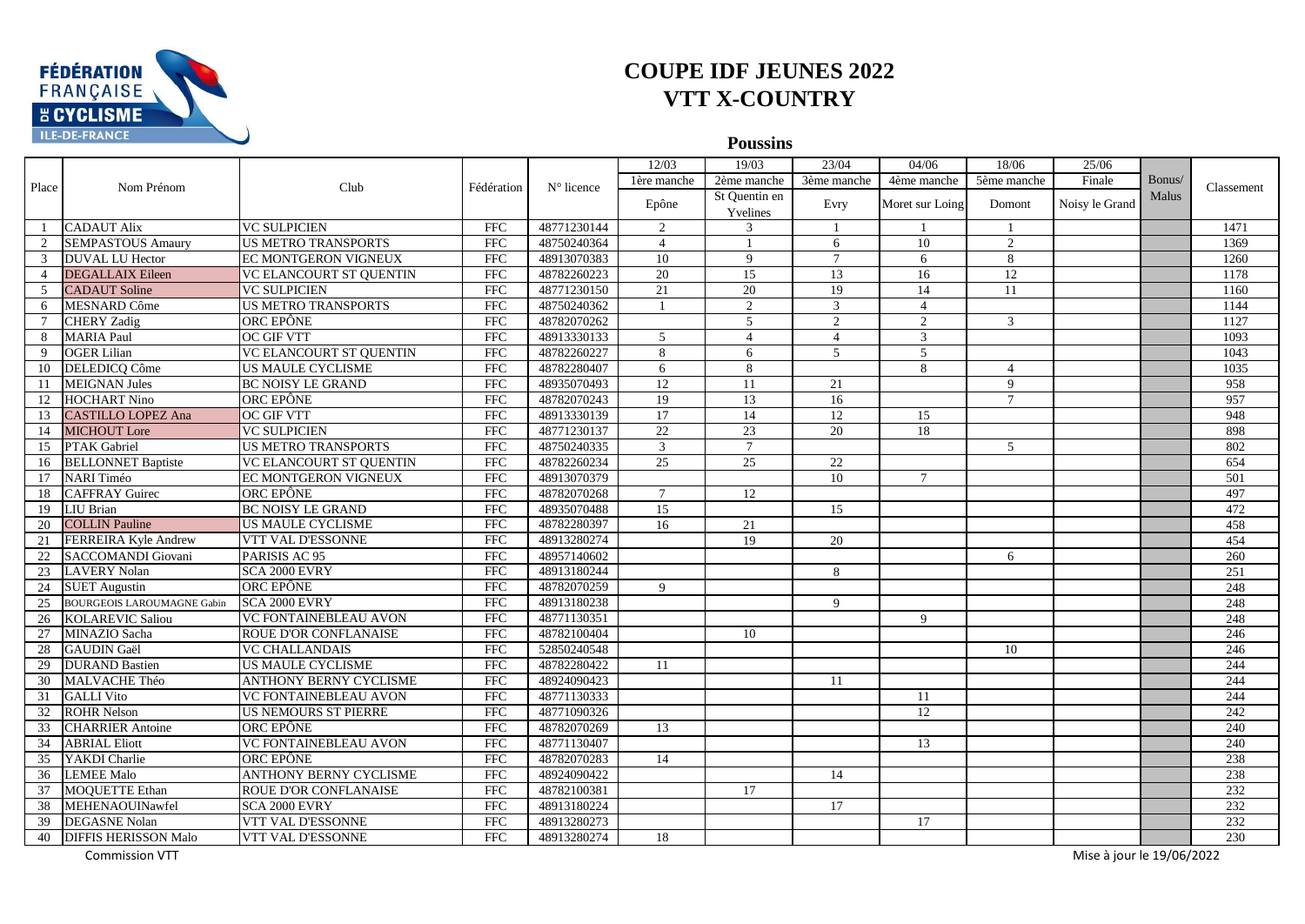|    | 41 BONDOUX Valentin     | VC MONTIGNY LE BRETONNEUX      | <b>FFC</b>  | 48782350828 |    | 18 |    |    |  | 230 |
|----|-------------------------|--------------------------------|-------------|-------------|----|----|----|----|--|-----|
|    | 42 CORICH André         | TEAM 94 CYCLING                | <b>FFC</b>  | 48946010260 |    |    | 18 |    |  | 230 |
| 43 | <b>RESSEGUIER Louis</b> | <b>US NEMOURS ST PIERRE</b>    | <b>FFC</b>  | 48771090363 |    |    |    | 19 |  | 228 |
| 44 | <b>DELORIS Nino</b>     | <b>US NEMOURS ST PIERRE</b>    | <b>FFC</b>  | 48771090357 |    |    |    | 21 |  | 224 |
| 45 | <b>BURLOT Tom</b>       | VC MONTIGNY LE BRETONNEUX      | <b>FFC</b>  | 48782350845 |    | 22 |    |    |  | 222 |
| 46 | LABEÏS Esteban          | ORC EPÔNE                      | <b>FFC</b>  | 48782070263 | 23 |    |    |    |  | 220 |
|    | 47 SLINANIAna           | <b>SCA 2000 EVRY</b>           | <b>FSGT</b> |             |    |    | 23 |    |  | 220 |
|    | 48 PARENT Amaël         | ORC EPÔNE                      | <b>FFC</b>  | 48782070257 | 24 |    |    |    |  | 218 |
|    | 49 LANCON Roméo         | VC MONTIGNY LE BRETONNEUX      | <b>FFC</b>  | 48782350823 |    | 24 |    |    |  | 218 |
|    | 50 NOREL Rose           | <b>US MAULE CYCLISME</b>       | <b>FFC</b>  | 48782280425 | 26 |    |    |    |  | 214 |
| 51 | LEBRANCHU Maël          | VC MONTIGNY LE BRETONNEUX      | <b>FFC</b>  | 48782350805 |    | 26 |    |    |  | 214 |
|    | 52 DELAITRE Hugo        | ORC EPÔNE                      | <b>FFC</b>  | 48782070270 | 27 |    |    |    |  | 212 |
|    | 53 MARCAGGI Mattew      | <b>VC ELANCOURT ST OUENTIN</b> | <b>FFC</b>  | 48782260214 |    | 27 |    |    |  | 212 |
|    | 54 LEGRIS Eloeen        | <b>ROUE D'OR CONFLANAISE</b>   | <b>FFC</b>  | 48782100376 |    | 28 |    |    |  | 210 |
|    | 55 QUATREFAGES Alban    | VC MONTIGNY LE BRETONNEUX      | <b>FFC</b>  | 48782350822 |    | 29 |    |    |  | 208 |
|    | 56 CHARLOT Romane       | <b>ROUE D'OR CONFLANAISE</b>   | <b>FFC</b>  | 48782100411 |    | 30 |    |    |  | 206 |
|    |                         |                                |             |             |    |    |    |    |  |     |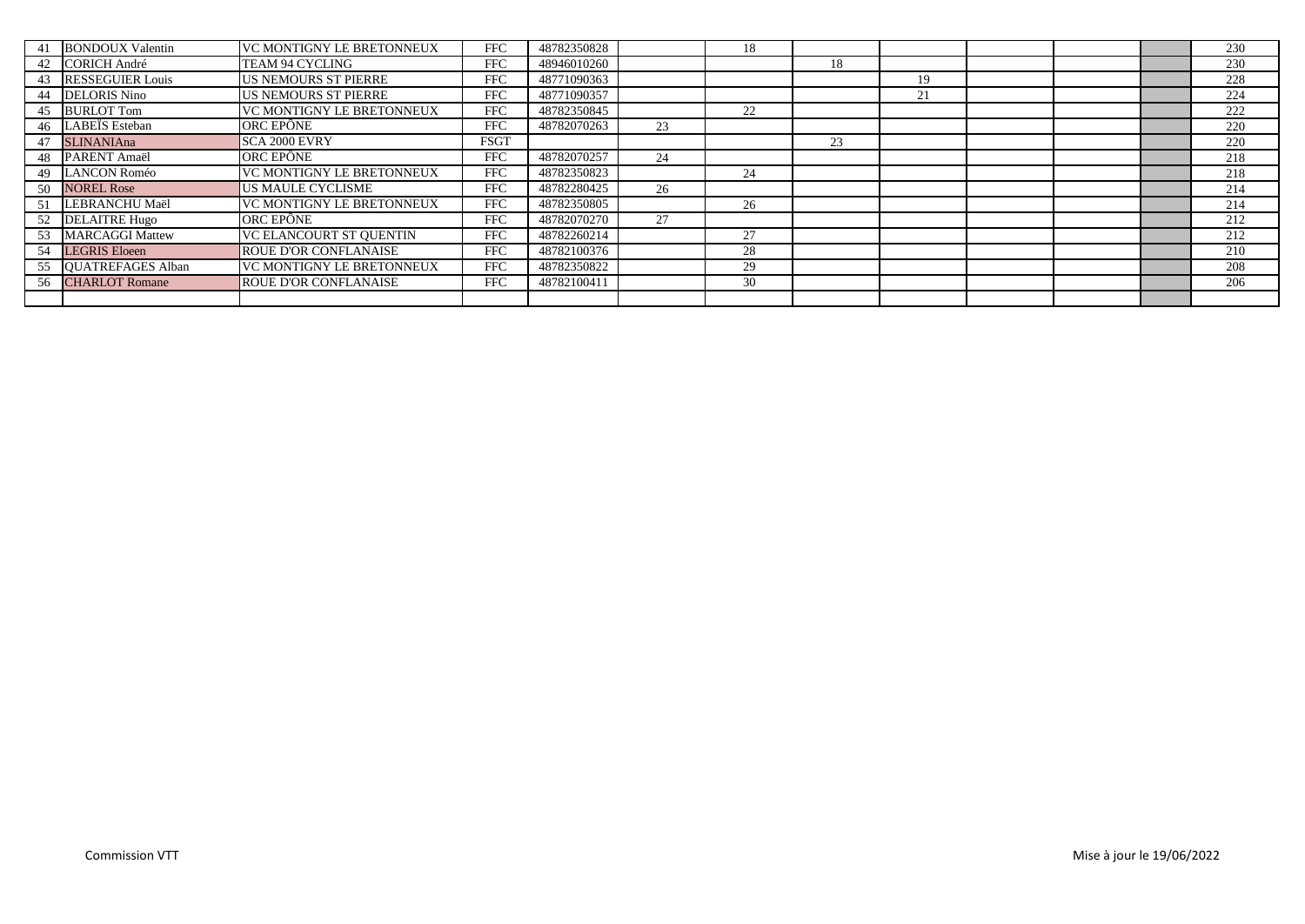

**Pupilles**

|                 |                                           |                             |                         | 12/03       | 19/03           | 23/04           | 04/06           | 18/06           | 25/06          |                           |        |                  |
|-----------------|-------------------------------------------|-----------------------------|-------------------------|-------------|-----------------|-----------------|-----------------|-----------------|----------------|---------------------------|--------|------------------|
|                 |                                           |                             |                         |             | 1ère manche     | 2ème manche     | 3ème manche     | 4ème manche     | 5ème manche    | Finale                    | Bonus/ |                  |
| Place           | Nom Prénom                                | Club                        | Fédération              | N° licence  | Epône           | St Quentin en   | Evry            | Moret sur Loing | Domont         | Noisy le Grand            | Malus  | Classement       |
|                 |                                           |                             |                         |             |                 | Yvelines        |                 |                 |                |                           |        |                  |
| $\overline{1}$  | PEZZOLI Evann                             | AS CORBEIL ESSONNES         | <b>FFC</b>              | 48913020412 | - 1             |                 | 2               | - 1             | $\overline{1}$ |                           |        | 1490             |
|                 | MESNARD Théophile                         | <b>US METRO TRANSPORTS</b>  | <b>FFC</b>              | 48750240363 | 3               | 3               | $\mathbf{1}$    | 3               | 2              |                           |        | 1433             |
| $\mathcal{R}$   | PICANTAmaël                               | <b>US MAULE CYCLISME</b>    | <b>FFC</b>              | 48782280273 | $\mathfrak{D}$  | $\mathcal{D}$   | 3               | $\mathfrak{D}$  | 6              |                           |        | 1411             |
| $\overline{4}$  | <b>SANCHEZ AUPETIT Antonin</b>            | <b>BC NOISY LE GRAND</b>    | FFC                     | 48935070402 | $\overline{4}$  | $\overline{4}$  | $\overline{4}$  | $\overline{4}$  | $\overline{4}$ |                           |        | 1365             |
| $\mathcal{F}$   | DAUDINET Théo                             | <b>BC NOISY LE GRAND</b>    | <b>FFC</b>              | 48935070453 | 5               | 6               | 6               | 5               | 5              |                           |        | 1318             |
| 6               | <b>JANNOT Maël</b>                        | <b>VC SULPICIEN</b>         | FFC                     | 48771230146 | 6               | 9               | 8               | 6               | $\overline{7}$ |                           |        | 1274             |
| $7\phantom{.0}$ | <b>DUCHAMP</b> Emrys                      | <b>BC NOISY LE GRAND</b>    | <b>FFC</b>              | 48935070481 | 13              | 15              | 11              | 13              | 10             |                           |        | 1206             |
| 8               | <b>LOPES Louna</b>                        | <b>US MAULE CYCLISME</b>    | <b>FFC</b>              | 48782280388 | 17              | 22              | 13              | 9               | 13             |                           |        | 1182             |
| 9               | LE BEUVANT Kelann                         | ORC EPÔNE                   | FFC                     | 48782070184 | 8               | 5               |                 | 11              | 8              |                           |        | 1012             |
|                 | 10 DUBARD Maël                            | <b>VC SULPICIEN</b>         | <b>FFC</b>              | 48771230138 |                 | 12              | 12              | 8               | $\mathbf{Q}$   |                           |        | 983              |
|                 | 11 <b>DERT</b> Louis                      | <b>US MAULE CYCLISME</b>    | $\overline{\text{FFC}}$ | 48782280386 | $7\phantom{.0}$ | 14              | $7\phantom{.0}$ | 17              |                |                           |        | 980              |
| 12              | <b>MARTELOT Gabriel</b>                   | <b>BC NOISY LE GRAND</b>    | <b>FFC</b>              | 48935070490 |                 | 23              | 23              | 16              | 15             |                           |        | 910              |
| 13              | <b>LAURENT Matthias</b>                   | <b>BC NOISY LE GRAND</b>    | <b>FFC</b>              | 48935070455 | 16              |                 | 15              | 14              |                |                           |        | 708              |
|                 | 14 HERISSON Lucas                         | ORC EPÔNE                   | <b>FFC</b>              | 48782070273 | 10              | 18              | 18              |                 |                |                           |        | 706              |
| 15              | <b>JANASZEWICZ Gabin</b>                  | <b>BC NOISY LE GRAND</b>    | <b>FFC</b>              | 48935070484 | 20              | 16              | AB              |                 | 12             |                           |        | 703              |
| 16              | <b>GAUTHIER Gabin</b>                     | <b>BC NOISY LE GRAND</b>    | $\overline{\text{FFC}}$ | 48935070476 | 11              | $\overline{17}$ | 21              |                 |                |                           |        | $\overline{700}$ |
| 17              | <b>MARTELOT Mélina</b>                    | <b>BC NOISY LE GRAND</b>    | <b>FFC</b>              | 48935070491 |                 | 27              | 24              | 15              | AB             |                           |        | 667              |
| 18              | <b>SIMON LAVALLEY Lohan</b>               | <b>EC MONTGERON VIGNEUX</b> | <b>FFC</b>              | 48913070323 |                 |                 | $\mathbf{q}$    | $\tau$          |                |                           |        | 503              |
| 19              | <b>ILBOUDO</b> Wilfried                   | <b>BC NOISY LE GRAND</b>    | <b>FFC</b>              | 48935070483 | 14              | 8               |                 |                 |                |                           |        | 489              |
| 20              | <b>NARI</b> Elya                          | EC MONTGERON VIGNEUX        | <b>FFC</b>              | 48913070368 |                 |                 | 22              | 12              |                |                           |        | 464              |
| 21              | <b>NICOLAS</b> Even                       | ORC EPÔNE                   | <b>FFC</b>              | 48782070252 | 24              | 11              |                 |                 |                |                           |        | 462              |
| 22              | <b>DIFFIS HERISSON Malo</b>               | <b>VOISINS BMX CLUB</b>     | <b>FFC</b>              | 48782080837 | 18              |                 | 20              |                 |                |                           |        | 456              |
|                 | 23 LAGGOUNE Ilyès                         | <b>BC NOISY LE GRAND</b>    | <b>FFC</b>              | 48935070431 | 21              | 25              |                 |                 |                |                           |        | 440              |
| 24              | <b>BOUGUET Maxence</b>                    | ORC EPÔNE                   | <b>FFC</b>              | 48782070228 | 19              | 28              |                 |                 |                |                           |        | 438              |
| 25              | <b>GAUDIN</b> Morgan                      | <b>VC CHALLANDAIS</b>       | <b>FFC</b>              | 52850240547 |                 |                 |                 |                 | 3              |                           |        | 281              |
| 26              | <b>ROTTEMENT Bastien</b>                  | EC MONTGERON VIGNEUX        | FFC                     | 48913070098 |                 |                 | $\mathfrak{F}$  |                 |                |                           |        | 266              |
| 27              | <b>MERIAUX</b> Louise                     | VC MONTIGNY LE BRETONNEUX   | <b>FFC</b>              | 48782350767 |                 | $\tau$          |                 |                 |                |                           |        | 255              |
| 28              | <b>NOREL CARDOSO Loonee</b>               | <b>US MAULE CYCLISME</b>    | <b>FFC</b>              | 48782280384 | 9               |                 |                 |                 |                |                           |        | 248              |
| 29              | LE DORZE Thibault                         | VC MONTIGNY LE BRETONNEUX   | <b>FFC</b>              | 48782350807 |                 | 10              |                 |                 |                |                           |        | 246              |
|                 | 30 VAUCHELLES Lubin                       |                             | NL                      |             |                 |                 | 10              |                 |                |                           |        | 246              |
| 31              | BIARNE CONTINENT Mattew US MAULE CYCLISME |                             | <b>FFC</b>              | 48782100343 |                 |                 |                 | 10              |                |                           |        | 246              |
| 32              | <b>DESGOUTTE Bastien</b>                  | <b>US DOMONT CYCLISTE</b>   | <b>FFC</b>              | 48957020253 |                 |                 |                 |                 | 11             |                           |        | 244              |
|                 | 33 HOHLWECK Louis                         | <b>US MAULE CYCLISME</b>    | <b>FFC</b>              | 48782280434 | 12              |                 |                 |                 |                |                           |        | 242              |
| 34              | <b>URBAIN</b> Louise                      | VC MONTIGNY LE BRETONNEUX   | <b>FFC</b>              | 48782350669 |                 | 13              |                 |                 |                |                           |        | 240              |
| 35              | <b>TELES Samuel</b>                       | <b>VC SULPICIEN</b>         | FFC                     | 48771230147 |                 |                 | 14              |                 |                |                           |        | 238              |
| 36              | <b>COURET STCHEKINE Lyam</b>              | <b>US DOMONT CYCLISTE</b>   | FFC                     | 48957020283 |                 |                 |                 |                 | 14             |                           |        | 238              |
| 37              | <b>ZICAVO</b> Samuel                      | VC ELANCOURT ST QUENTIN     | <b>FFC</b>              | 48782260216 | 15              |                 |                 |                 |                |                           |        | 236              |
| 38              | <b>VERGEYLEN Loévan</b>                   | SCA 2000 EVRY               | <b>FFC</b>              | 48913180403 |                 |                 | 16              |                 |                |                           |        | 234              |
| 39              | <b>BELAID Sélyan</b>                      | <b>US DOMONT CYCLISTE</b>   | <b>FFC</b>              | 48957020249 |                 |                 |                 |                 | 16             |                           |        | 234              |
| 40              | <b>OUEFFELEC Pierre</b>                   | <b>SCA 2000 EVRY</b>        | <b>FFC</b>              | 48913180253 |                 |                 | 17              |                 |                |                           |        | 232              |
|                 | <b>Commission VTT</b>                     |                             |                         |             |                 |                 |                 |                 |                | Mise à jour le 19/06/2022 |        |                  |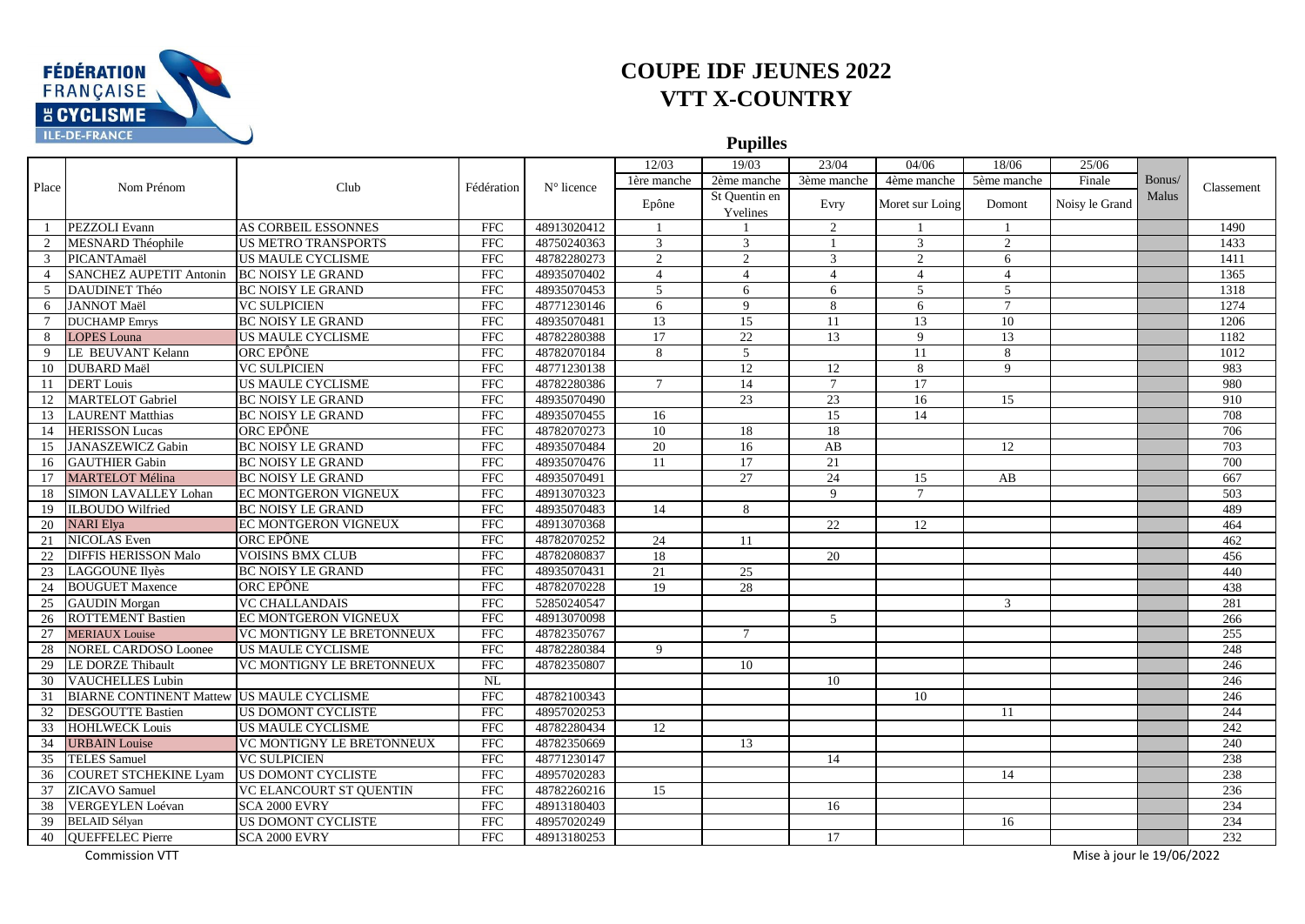|    | <b>BREGEON Maxence</b> | <b>ROUE D'OR CONFLANAISE</b>     | <b>FFC</b>  | 48782100400 |    |    |    |  |  | 228 |
|----|------------------------|----------------------------------|-------------|-------------|----|----|----|--|--|-----|
|    | 42 PARTIOT Martin      | <b>VC ELANCOURT ST OUENTIN</b>   | <b>FFC</b>  | 48782260228 |    |    | 19 |  |  | 228 |
|    | 43 BARTON Malo         | <b>VC MONTIGNY LE BRETONNEUX</b> | <b>FFC</b>  | 48782350747 |    | 20 |    |  |  | 226 |
|    | 44 LE GOFF Oscar       | ORC EPÔNE                        | <b>FFC</b>  | 48782070275 | 22 |    |    |  |  | 222 |
|    | 45 PETROGALLI Angelo   | ORC EPÔNE                        | <b>FFC</b>  | 48782070282 | 23 |    |    |  |  | 220 |
|    | 46 DESMEULLE Maxime    | VC MONTIGNY LE BRETONNEUX        | <b>FFC</b>  | 48782350797 |    | 24 |    |  |  | 218 |
| 47 | ATOUI Raphaël          | <b>ANTHONY BERNY CYCLISME</b>    | <b>FFC</b>  | 48924090282 |    |    | 25 |  |  | 216 |
|    | 48 LE GOHEBEL Erwann   | <b>ROUE D'OR CONFLANAISE</b>     | <b>FFC</b>  | 48782100400 |    | 26 |    |  |  | 214 |
| 49 | <b>GUEGAAN Alban</b>   | <b>ANTHONY BERNY CYCLISME</b>    | <b>FSGT</b> |             |    |    | 26 |  |  | 214 |
|    | 50 MOURGUES Matthieu   | VC MONTIGNY LE BRETONNEUX        | FFC         | 48782350831 |    | 29 |    |  |  | 208 |
|    | 51 SARTER Louarn       | <b>VC MONTIGNY LE BRETONNEUX</b> | <b>FFC</b>  | 48782350795 |    | 30 |    |  |  | 206 |
|    | 52 LEGRIS Gyan         | <b>ROUE D'OR CONFLANAISE</b>     | <b>FFC</b>  | 48782100403 |    |    |    |  |  | 204 |
|    | 53 JULLIEN Kiara       | <b>ROUE D'OR CONFLANAISE</b>     | <b>FFC</b>  | 48782100402 |    | 32 |    |  |  | 202 |
|    |                        |                                  |             |             |    |    |    |  |  |     |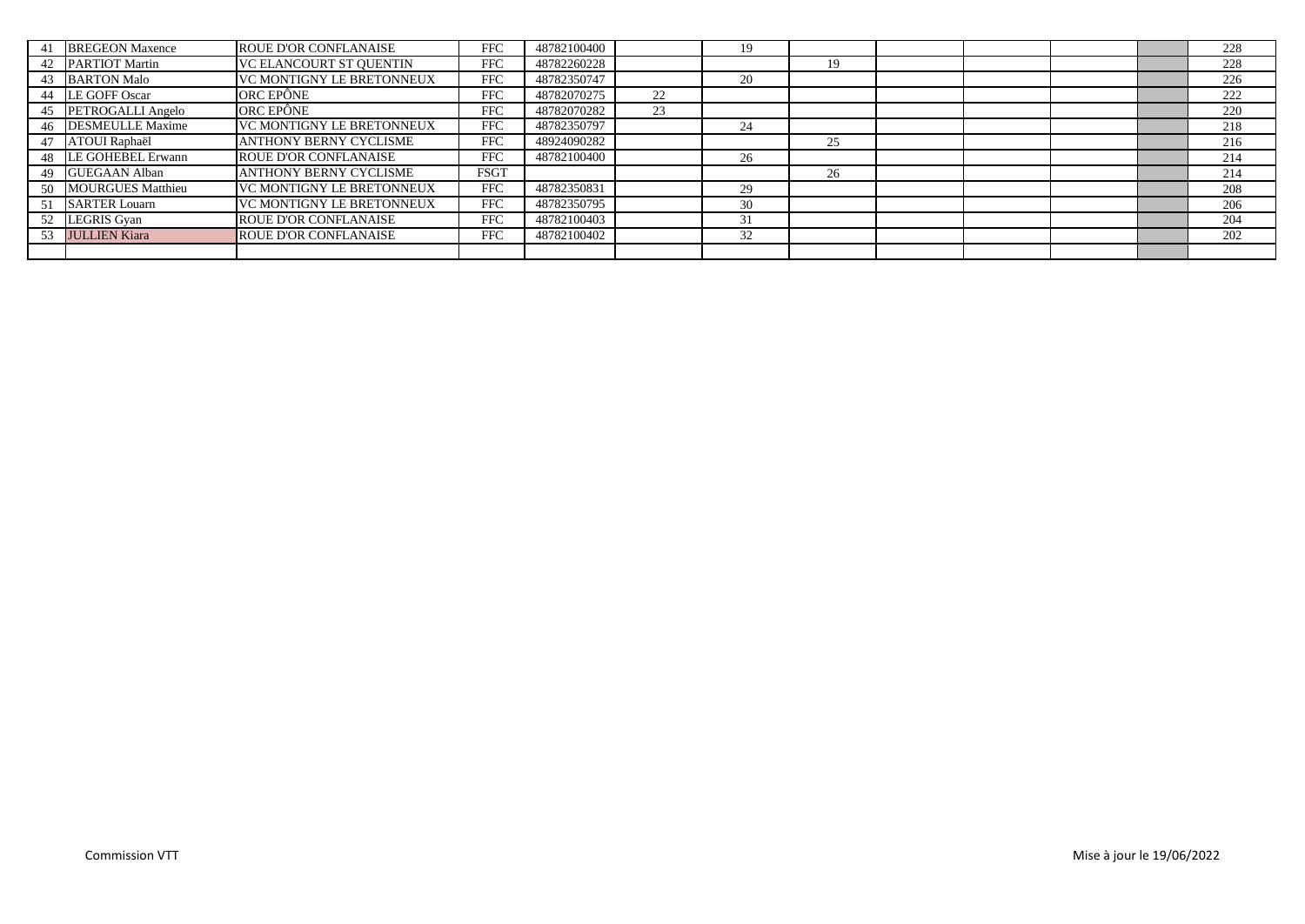

**Benjamins**

|                |                                             |                                |                         |                     | 12/03           | 19/03                     | 23/04                       | 04/06           | 18/06        | 25/06                     |        |            |
|----------------|---------------------------------------------|--------------------------------|-------------------------|---------------------|-----------------|---------------------------|-----------------------------|-----------------|--------------|---------------------------|--------|------------|
|                |                                             |                                |                         | $N^{\circ}$ licence | 1ère manche     | 2ème manche               | 3ème manche                 | 4ème manche     | 5ème manche  | Finale                    | Bonus/ |            |
| Place          | Nom Prénom                                  | Club                           | Fédération              |                     | Epône           | St Quentin en<br>Yvelines | Evry                        | Moret sur Loing | Domont       | Noisy le Grand            | Malus  | Classement |
|                | <b>SURARDT</b> Johan                        | <b>BC NOISY LE GRAND</b>       | <b>FFC</b>              | 48935070400         | $\overline{1}$  |                           | $\overline{1}$              | $\overline{1}$  | 2            |                           |        | 1490       |
|                | PTAK Morgan                                 | <b>US METRO TRANSPORTS</b>     | ${\rm FFC}$             | 48750240336         | 3               | 2                         | 3                           | 2               | 4            |                           |        | 1415       |
| 3              | <b>DESSERRE</b> Léopold                     | <b>US METRO TRANSPORTS</b>     | <b>FFC</b>              | 48750240296         | $\mathfrak{D}$  | 3                         | $\mathcal{D}_{\mathcal{L}}$ | $\overline{4}$  | 6            |                           |        | 1394       |
| $\overline{4}$ | <b>SURARDT Maxime</b>                       | <b>BC NOISY LE GRAND</b>       | <b>FFC</b>              | 48935070362         | $\overline{4}$  | $\overline{4}$            | $\overline{4}$              | 3               | $\tau$       |                           |        | 1355       |
| 5              | <b>MESNARD</b> Justine                      | <b>US METRO TRANSPORTS</b>     | <b>FFC</b>              | 48750240357         | $7\phantom{.0}$ | 5                         | 8                           | $\tau$          | 5            |                           |        | 1293       |
| 6              | TONI Roméo                                  | <b>BC NOISY LE GRAND</b>       | FFC                     | 48935070458         | 11              | 9                         | $\mathfrak{F}$              | 6               | $\mathbf{Q}$ |                           |        | 1266       |
| 7              | <b>DEGALLAIX Elias</b>                      | VC ELANCOURT ST QUENTIN        | <b>FFC</b>              | 48782260134         | 10              | 8                         | 15                          | 9               | 10           |                           |        | 1227       |
| 8              | SAVAJOL Clément                             | <b>OC GIF VTT</b>              | <b>FFC</b>              | 48913330135         | 17              | 16                        | 22                          | 16              | 12           |                           |        | 1164       |
| 9              | REGAZZI Léonard                             | ARGENTEUIL VAL DE SEINE 95     | <b>FFC</b>              | 48957080571         | 6               |                           | 6                           | 5               | 3            |                           |        | 1067       |
| 10             | <b>PRESTAT Baptiste</b>                     | ORC EPÔNE                      | FFC                     | 48782070089         | 5               | $\tau$                    | 9                           | 12              |              |                           |        | 1011       |
|                | 11 MARIA Jules                              | <b>OC GIF VTT</b>              | $\overline{\text{FFC}}$ | 48913330072         | $\overline{12}$ | 6                         | 11                          | 8               |              |                           |        | 997        |
| 12             | <b>TRINITE Malo</b>                         | <b>VC SULPICIEN</b>            | <b>FFC</b>              | 48771230149         |                 | 13                        | 10                          | 10              | 8            |                           |        | 983        |
| 13             | <b>LAPEYRONIE Mathieu</b>                   | <b>VC ELANCOURT ST QUENTIN</b> | <b>FFC</b>              | 48782260142         | $\mathbf{Q}$    | 10                        | 14                          | 13              |              |                           |        | 972        |
|                | 14 CASTILLO LOPEZ Hugo                      | OC GIF VTT                     | FFC                     | 48913330109         | 13              | 12                        | 13                          | 15              |              |                           |        | 958        |
|                | 15 FLORES Hélios                            | <b>OC GIF VTT</b>              | <b>FFC</b>              | 48913330091         | 14              | 11                        | 18                          |                 | 11           |                           |        | 956        |
| 16             | <b>BARBELANE Kylian</b>                     | <b>BC NOISY LE GRAND</b>       | FFC                     | 48935070449         | $\overline{16}$ | $\overline{14}$           | $\overline{20}$             | 18              |              |                           |        | 928        |
| 17             | MICHOUT Zoé                                 | <b>VC SULPICIEN</b>            | <b>FFC</b>              | 48771230136         | 20              | 21                        | 26                          | 21              |              |                           |        | 888        |
| 18             | <b>AUDROUIN Alexia</b>                      | VTT VAL D'ESSONNE              | <b>FFC</b>              | 48913280252         | 25              |                           | 28                          | $\overline{22}$ | 13           |                           |        | 888        |
| 19             | KHARCHAOUI Owen                             | ORC EPÔNE                      | <b>FFC</b>              | 48782070191         | $\overline{27}$ | 17                        | 32                          | 20              |              |                           |        | 872        |
| 20             | <b>DIFFIS HERISSON Théodore</b>             | <b>OC GIF VTT</b>              | <b>FFC</b>              | 48913330123         | 22              |                           | 27                          | 25              |              |                           |        | 650        |
| 21             | <b>BRETTE Raphaël</b>                       | <b>OC GIF VTT</b>              | <b>FFC</b>              | 48913330068         | 8               |                           | $\overline{7}$              |                 |              |                           |        | 506        |
| 22             | <b>GRAS</b> Eva                             | <b>EC MONTGERON VIGNEUX</b>    | <b>FFC</b>              | 48913070294         |                 |                           | 12                          | 11              |              |                           |        | 486        |
| 23             | <b>SAVARY Arthur</b>                        | <b>OC GIF VTT</b>              | <b>FSGT</b>             |                     | 15              |                           | 16                          |                 |              |                           |        | 470        |
| 24             | <b>LATHUILIERE Eliot</b>                    | <b>OC GIF VTT</b>              | <b>FFC</b>              | 48913330126         |                 |                           | $\overline{21}$             | 14              |              |                           |        | 462        |
| 25             | <b>VAZE</b> Augustin                        | <b>VC FONTAINEBLEAU AVON</b>   | <b>FFC</b>              | 48771130320         |                 | 18                        | 23                          |                 |              |                           |        | 450        |
| 26             | <b>ABASSI ROUAULT Laoza</b>                 | <b>C.CHARTRES CYCLISME</b>     | FFC                     | 44280260264         | 30              |                           | 17                          |                 |              |                           |        | 438        |
| 27             | <b>ROULEAU</b> Octave                       | <b>OC GIF VTT</b>              | <b>FFC</b>              | 48913330134         |                 | 24                        | 24                          |                 |              |                           |        | 436        |
| 28             | DE ABREU BARBOSA Salvador VTT VAL D'ESSONNE |                                | <b>FFC</b>              | 48913280287         | 23              | $\overline{33}$           |                             |                 |              |                           |        | 420        |
| 29             | <b>BOURBIER Gaspard</b>                     | VTT VAL D'ESSONNE              | <b>FFC</b>              | 48913280283         | 28              |                           | 29                          |                 |              |                           |        | 418        |
|                | 30 VILLAR HAZEBROUCK Baptiste               | <b>VC ELANCOURT ST OUENTIN</b> | <b>FFC</b>              | 48782260215         |                 | 30                        | 31                          |                 |              |                           |        | 410        |
| 31             | <b>FOUCHER</b> Axel                         | VTT VAL D'ESSONNE              | <b>FFC</b>              | 48913280243         | 29              | 38                        |                             |                 |              |                           |        | 398        |
| 32             | <b>BOUTELOUP Victor</b>                     | <b>US METRO TRANSPORTS</b>     | <b>FFC</b>              | 48750240314         |                 |                           |                             |                 |              |                           |        | 300        |
|                | 33 SAINTES Augustin                         | VC MONTIGNY LE BRETONNEUX      | FFC                     | 48782350799         |                 | 15                        |                             |                 |              |                           |        | 236        |
| 34             | <b>BASTIEN Jules</b>                        | <b>THOMERY VTT</b>             | <b>FFC</b>              | 48771410            |                 |                           |                             | 17              |              |                           |        | 232        |
| 35             | <b>DIFFIS HERISSON Malo</b>                 | <b>OC GIF VTT</b>              | <b>FFC</b>              | 48913330134         | 18              |                           |                             |                 |              |                           |        | 230        |
| 36             | <b>ROTTEMENT Thomas</b>                     | EC MONTGERON VIGNEUX           | FFC                     | 48913070103         |                 |                           | 19                          |                 |              |                           |        | 228        |
| 37             | PERDIGAO Alexis                             | VTT VAL D'ESSONNE              | <b>FFC</b>              | 48913280214         | 19              |                           |                             |                 |              |                           |        | 228        |
| 38             | <b>MINAZIO Martin</b>                       | <b>ROUE D'OR CONFLANAISE</b>   | <b>FFC</b>              | 48782100380         |                 | 19                        |                             |                 |              |                           |        | 228        |
|                | 39 AYME Hugo                                | <b>VC CHATENAT MALABRY</b>     | <b>FFC</b>              |                     |                 |                           |                             | 19              |              |                           |        | 228        |
| 40             | <b>TRANQUILLE Gabin</b>                     | EC VERNOUILLET VERNEUIL TRIEL  | <b>FFC</b>              | 48782430273         |                 | 20                        |                             |                 |              |                           |        | 226        |
|                | <b>Commission VTT</b>                       |                                |                         |                     |                 |                           |                             |                 |              | Mise à jour le 19/06/2022 |        |            |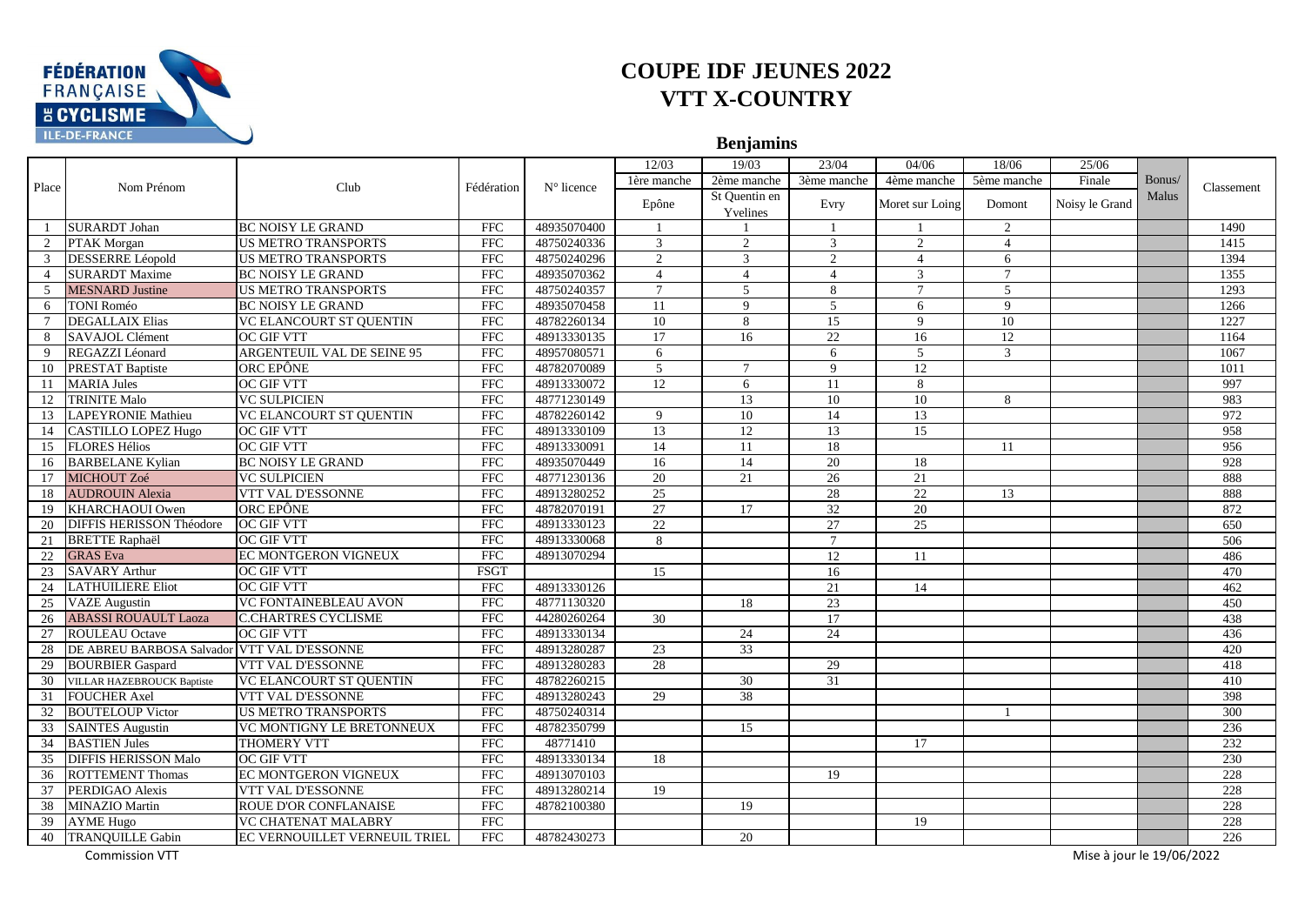| 41  | <b>DURAND Baptiste</b>          | <b>US MAULE CYCLISME</b>         | <b>FFC</b>  | 48782280383 | 21 |    |    |    |  | 224 |
|-----|---------------------------------|----------------------------------|-------------|-------------|----|----|----|----|--|-----|
| 42  | <b>LANDOIS WALISZEWSKI Lise</b> | <b>US METRO TRANSPORTS</b>       | <b>FFC</b>  | 48750240386 |    | 22 |    |    |  | 222 |
|     | 43 REDARES Martin               | <b>THOMERY VTT</b>               | <b>FFC</b>  | 48771410    |    |    |    | 23 |  | 220 |
| 44  | <b>COCHET Alexandre</b>         | <b>VC ELANCOURT ST OUENTIN</b>   | <b>FFC</b>  | 48782260142 | 24 |    |    |    |  | 218 |
|     | <b>DEBU</b> Lilian              | <b>US NEMOURS ST PIERRE</b>      | <b>FFC</b>  | 48771090284 |    |    |    | 24 |  | 218 |
| 46  | <b>BETTINI</b> Axel             | VC MONTIGNY LE BRETONNEUX        | <b>FFC</b>  | 48782350684 |    | 25 |    |    |  | 216 |
| 47  | <b>AIME Hugo</b>                | VCCM                             | <b>FSGT</b> |             |    |    | 25 |    |  | 216 |
| 48  | PERDIGAO Alexis                 | <b>VTT VAL D'ESSONNE</b>         | <b>FFC</b>  | 48913280214 |    | 26 |    |    |  | 214 |
| 49  | <b>CHELAGHA Adam</b>            | <b>US MAULE CYCLISME</b>         | <b>FFC</b>  | 48782280421 | 26 |    |    |    |  | 214 |
| 50  | <b>DIAS</b> Louna               | <b>US NEMOURS ST PIERRE</b>      | <b>FFC</b>  | 48771090353 |    |    |    | 26 |  | 214 |
| 51  | <b>EYMARD Baptiste</b>          | <b>VC MONTIGNY LE BRETONNEUX</b> | <b>FFC</b>  | 48782350670 |    | 27 |    |    |  | 212 |
| 52  | <b>LE DORZEAntoine</b>          | VC MONTIGNY LE BRETONNEUX        | <b>FFC</b>  | 48782350623 |    | 28 |    |    |  | 210 |
| 53  | <b>RECCHIA Lucas</b>            | VC MONTIGNY LE BRETONNEUX        | <b>FFC</b>  | 48782350832 |    | 29 |    |    |  | 208 |
| 54  | <b>BOUDRAA Méziane</b>          | SCA 2000 EVRY                    | <b>FFC</b>  | 48913180226 |    |    | 30 |    |  | 206 |
| 55  | <b>MARCHAL Axel</b>             | VC MONTIGNY LE BRETONNEUX        | <b>FFC</b>  | 48782350765 |    | 32 |    |    |  | 202 |
| 56  | <b>DESSEAUX Nathan</b>          | <b>VC MONTIGNY LE BRETONNEUX</b> | <b>FFC</b>  | 48782350810 |    | 34 |    |    |  | 198 |
| 57  | <b>LAGASSE</b> Antoine          | <b>VC MONTIGNY LE BRETONNEUX</b> | <b>FFC</b>  | 48782350830 |    | 36 |    |    |  | 194 |
|     | 58 JULIA Loris                  | <b>ROUE D'OR CONFLANAISE</b>     | <b>FFC</b>  | 48782100352 |    | 37 |    |    |  | 192 |
| 59. | <b>HARDY Léna</b>               | VC MONTIGNY LE BRETONNEUX        | <b>FFC</b>  | 48782350827 |    | 39 |    |    |  | 188 |
|     |                                 |                                  |             |             |    |    |    |    |  |     |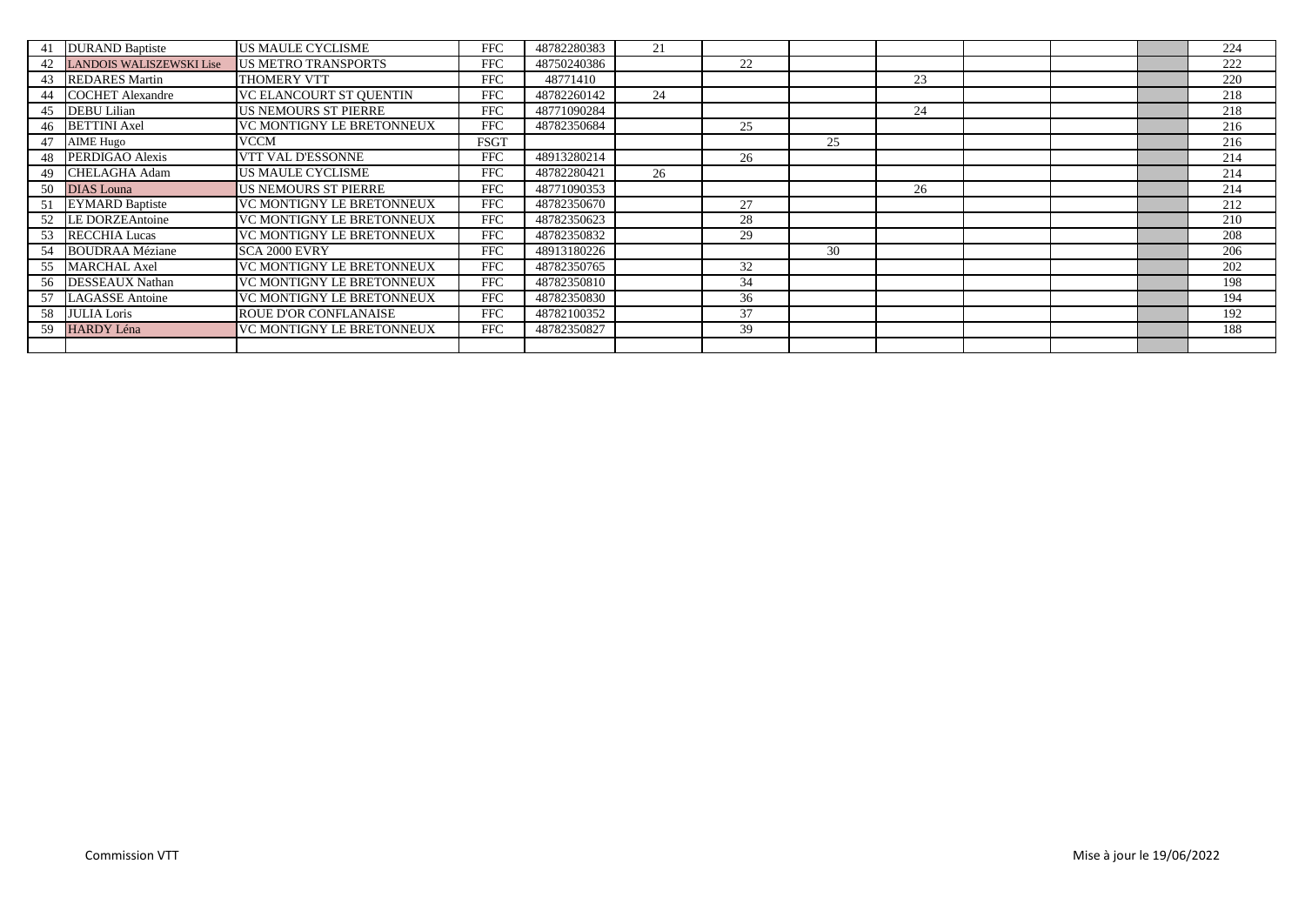

**Minimes**

|                             |                                |                                |                         |                     | 12/03          | 19/03          | 23/04           | 04/06           | 18/06          | 25/06                     |        |            |
|-----------------------------|--------------------------------|--------------------------------|-------------------------|---------------------|----------------|----------------|-----------------|-----------------|----------------|---------------------------|--------|------------|
| Place                       | Nom Prénom                     | Club                           | Fédération              | $N^{\circ}$ licence | 1ère manche    | 2ème manche    | 3ème manche     | 4ème manche     | 5ème manche    | Finale                    | Bonus/ | Classement |
|                             |                                |                                |                         |                     | Epône          | St Quentin en  | Evry            | Moret sur Loing | Domont         | Noisy le Grand            | Malus  |            |
|                             |                                |                                |                         |                     |                | Yvelines       |                 |                 |                |                           |        |            |
| $\overline{1}$              | PIETU Arsène                   | VC MONTIGNY LE BRETONNEUX      | <b>FFC</b>              | 48782350801         | 2              | 5              | 5               | 2               | $\overline{4}$ |                           |        | 1385       |
| $\mathcal{D}_{\mathcal{L}}$ | PIERRE Clément                 | OC GIF VTT                     | <b>FFC</b>              | 48913330118         | $\overline{4}$ | 8              | $\overline{4}$  | $\overline{4}$  | 2              |                           |        | 1360       |
| 3                           | <b>VALLIER Tom</b>             | ORC EPÔNE                      | <b>FFC</b>              | 48782070099         | 3              | 6              | 6               | 3               | $\mathfrak{F}$ |                           |        | 1348       |
| $\overline{4}$              | <b>THIERRY Lilian</b>          | <b>VC SULPICIEN</b>            | <b>FFC</b>              | 48771230093         | $\overline{7}$ | 10             | 14              | 6               | 6              |                           |        | 1259       |
| $\overline{5}$              | <b>PASCAL Marius</b>           | <b>BC NOISY LE GRAND</b>       | <b>FFC</b>              | 48935070446         |                |                | $\overline{2}$  |                 | $\blacksquare$ |                           |        | 1190       |
| 6                           | <b>MAUVAIS Hugo</b>            | THOMERY VTT                    | <b>FFC</b>              | 48771410207         | $\overline{5}$ | 9              | 8               | $\overline{7}$  |                |                           |        | 1020       |
| $\tau$                      | <b>AIME BRAS Paul</b>          | VC ELANCOURT ST QUENTIN        | <b>FFC</b>              | 48782260184         | 8              | 12             |                 | 8               | $\tau$         |                           |        | 999        |
| 8                           | <b>LEHMANN Julie</b>           | <b>BC NOISY LE GRAND</b>       | <b>FFC</b>              | 48935070297         | 6              |                | 17              | 13              | 8              |                           |        | 983        |
| 9                           | <b>CANAULT Maëlys</b>          | <b>VC SULPICIEN</b>            | FFC                     | 48771230120         | 12             |                | $\overline{12}$ | 9               | $\mathbf{Q}$   |                           |        | 980        |
| 10                          | <b>BARRIER LELOT Enzo</b>      | ORC EPÔNE                      | <b>FFC</b>              | 48782070680         |                | 18             | 18              | 11              | 11             |                           |        | 948        |
| -11                         | <b>CLAUX Valentin</b>          | <b>VC ELANCOURT ST QUENTIN</b> | $\overline{\text{FFC}}$ | 48782260212         | 10             | 21             | 19              | 12              |                |                           |        | 940        |
| 12                          | ROCHER Mathéo                  | <b>VC SULPICIEN</b>            | <b>FFC</b>              | 48771230103         | 14             |                | $\overline{22}$ | 16              | 10             |                           |        | 940        |
| 13                          | <b>RAFFUGEAU Valentin</b>      | <b>THOMERY VTT</b>             | <b>FFC</b>              | 48771410244         |                |                | $\mathbf{3}$    | $\mathfrak{F}$  |                |                           |        | 847        |
|                             | 14 FOSSEY Idriss               | ORC EPÔNE                      | FFC                     | 48782070287         | 19             | 27             | 27              |                 |                |                           |        | 652        |
| 15                          | <b>CHATAIGNER Loris</b>        | ORC EPÔNE                      | <b>FFC</b>              | 48782070061         |                | $\overline{4}$ |                 |                 |                |                           |        | 573        |
| 16                          | <b>MAGIOGLOU</b> Iraklis       | <b>CSM CLAMART</b>             | <b>FFC</b>              | 48924110583         |                | $\overline{2}$ |                 |                 | 3              |                           |        | 571        |
|                             | 17 MARTINI Auguste             | VC MONTIGNY LE BRETONNEUX      | FFC                     | 48782350751         | 9              | 15             |                 |                 |                |                           |        | 484        |
| 18                          | ROUSSEL Léo                    | <b>BC NOISY LE GRAND</b>       | <b>FFC</b>              | 48935070457         |                | 13             | 11              |                 |                |                           |        | 484        |
| 19                          | <b>COTTEVERTE Yanis</b>        | <b>THOMERY VTT</b>             | <b>FFC</b>              | 48771410247         |                |                | 20              | 14              |                |                           |        | 464        |
| 20                          | <b>ROULEAU Alix</b>            | OC GIF VTT                     | FFC                     | 48913330140         |                |                | 23              | 15              |                |                           |        | 456        |
| 21                          | <b>OULMAS</b> Hocine           | <b>VC ELANCOURT ST QUENTIN</b> | <b>FFC</b>              | 48782260242         | 15             | 31             |                 |                 |                |                           |        | 440        |
| 22                          | LEBAZDA Shayna                 | <b>BC NOISY LE GRAND</b>       | <b>FFC</b>              | 48935070487         |                | 29             | 26              |                 |                |                           |        | 422        |
| 23                          | <b>FERRET Titouan</b>          | VC ELANCOURT ST QUENTIN        | <b>FFC</b>              | 48782260224         |                | 30             | $\overline{25}$ |                 |                |                           |        | 422        |
| 24                          | <b>CADUSSEAU Samuel</b>        | <b>VC ELANCOURT ST QUENTIN</b> | FFC                     | 48782260188         |                | 3              |                 |                 |                |                           |        | 281        |
| 25                          | <b>POUJET</b> Ambroise         | VC MONTIGNY LE BRETONNEUX      | <b>FFC</b>              | 48782350686         |                | $\tau$         |                 |                 |                |                           |        | 255        |
| 26                          | <b>HEURTEFEU Ilan</b>          | SCA 2000 EVRY                  | <b>FFC</b>              | 48913180105         |                |                | $\tau$          |                 |                |                           |        | 255        |
| 27                          | <b>ACHOUR Bilel</b>            | SCA 2000 EVRY                  | $\overline{\text{FFC}}$ | 48913180220         |                |                | 9               |                 |                |                           |        | 248        |
| 28                          | <b>SAHRAOUI Nélia</b>          | SCA 2000 EVRY                  | <b>FFC</b>              | 48913180190         |                |                | 10              |                 |                |                           |        | 246        |
| 29                          | <b>BIARNE CONTINENT Timoty</b> | <b>US MAULE CYCLISME</b>       | <b>FFC</b>              | 48782280342         |                |                |                 | 10              |                |                           |        | 246        |
|                             | 30 POMMEZ Adam                 | VTT VAL D'ESSONNE              | <b>FFC</b>              | 48913280286         | 11             |                |                 |                 |                |                           |        | 244        |
| 31                          | <b>DEVIANE</b> Adrien          | VC MONTIGNY LE BRETONNEUX      | <b>FFC</b>              | 48782350607         |                | 11             |                 |                 |                |                           |        | 244        |
| 32                          | WASZCZYSZYN HUTSEBAUT Alix     | <b>US DOMONT CYCLISTE</b>      | <b>FFC</b>              | 48957020043         |                |                |                 |                 | 12             |                           |        | 242        |
|                             | 33 POISSON Baptiste            | ORC EPÔNE                      | <b>FFC</b>              | 48782070235         | 13             |                |                 |                 |                |                           |        | 240        |
|                             | 34 TONY Keyran                 | SCA 2000 EVRY                  | <b>FFC</b>              | 48913180024         |                |                | 13              |                 |                |                           |        | 240        |
| 35                          | <b>MARCHAL Xavier</b>          | VC MONTIGNY LE BRETONNEUX      | <b>FFC</b>              | 48782350766         |                | 14             |                 |                 |                |                           |        | 238        |
|                             | 36 NARI Lou                    | EC MONTGERON VIGNEUX           | FFC                     | 48913070358         |                |                | 15              |                 |                |                           |        | 236        |
| 37                          | <b>BOUCHER Alexandre</b>       | VC ELANCOURT ST QUENTIN        | <b>FFC</b>              | 48782260211         | 16             |                |                 |                 |                |                           |        | 234        |
| 38                          | <b>MANIOLLE Quentin</b>        | VC MONTIGNY LE BRETONNEUX      | <b>FFC</b>              | 48782350622         |                | 16             |                 |                 |                |                           |        | 234        |
|                             | 39 EMERY Tom                   | <b>OC GIF VTT</b>              | <b>FFC</b>              | 48913330124         |                |                | 16              |                 |                |                           |        | 234        |
| 40                          | <b>DENTROUX Oscar</b>          | ORC EPÔNE                      | <b>FFC</b>              | 48782070230         | 17             |                |                 |                 |                |                           |        | 232        |
|                             | <b>Commission VTT</b>          |                                |                         |                     |                |                |                 |                 |                | Mise à jour le 19/06/2022 |        |            |